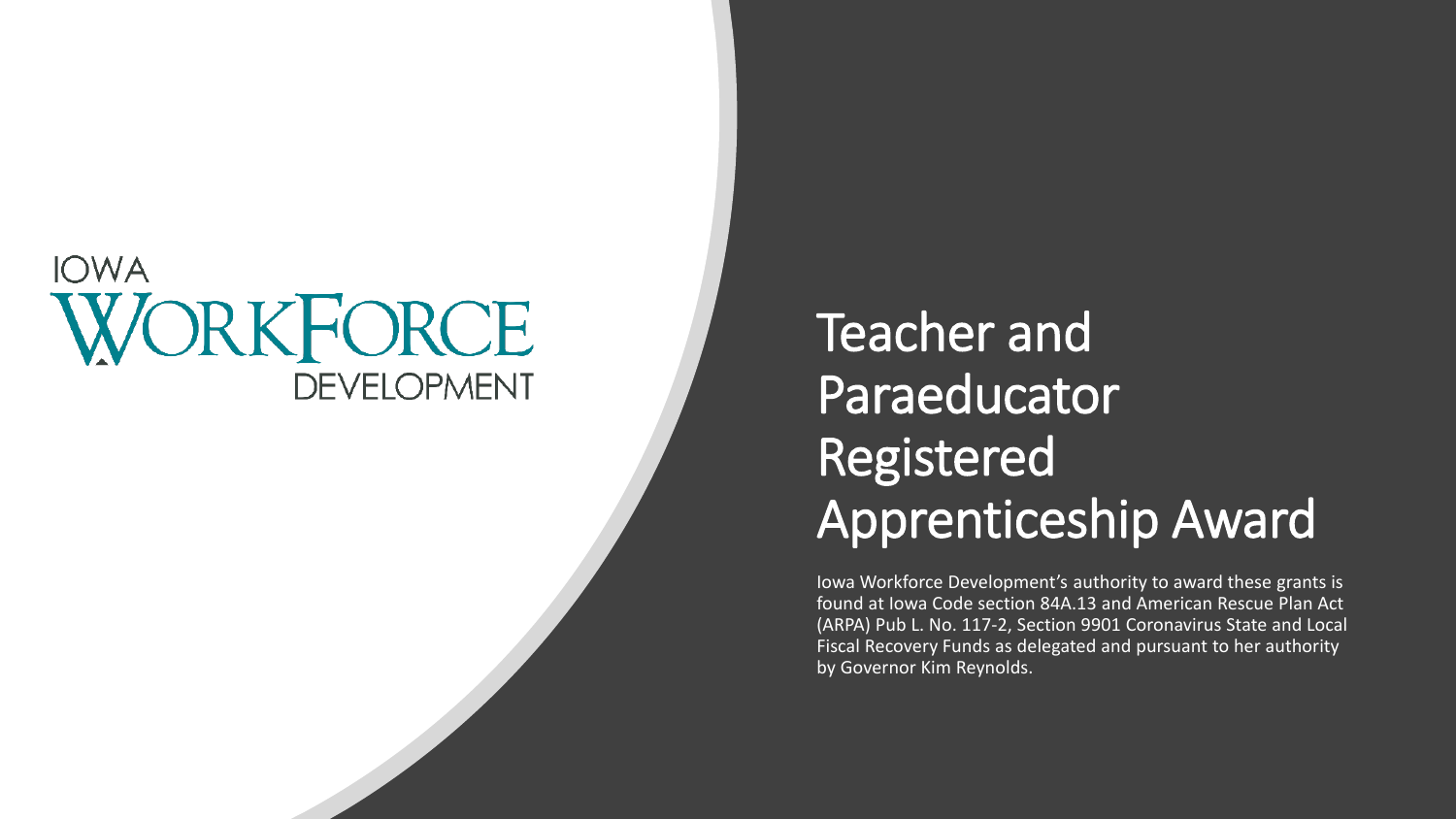## **Awardees**

- AHSTW $(22)$
- Burlington (1)
- Cedar Falls (1)
- Cherokee (30)
- Council Bluffs (1)
- Davenport (7)
- Des Moines (1)
- Johnston (4)
- Linn-Mar (1)
- Marion (15)
- Marshalltown (9)
- MOC-Floyd Valley (14)
- Newton (5)
- Oskaloosa (20)
- Perry  $(1)$
- Sioux City (1)
- Storm Lake (7)
- Waukee (1)
- Winterset (4)
- American Rescue Plan Act funds Coronavirus State and Local Fiscal Recovery Funds
- Appropriated by Governor Reynolds during the Condition of the State Address in January 2022
- Administered by Iowa Workforce Development with coordination from the Iowa Department of Education
- Over \$45.6 million in awards across the state impacting 134 districts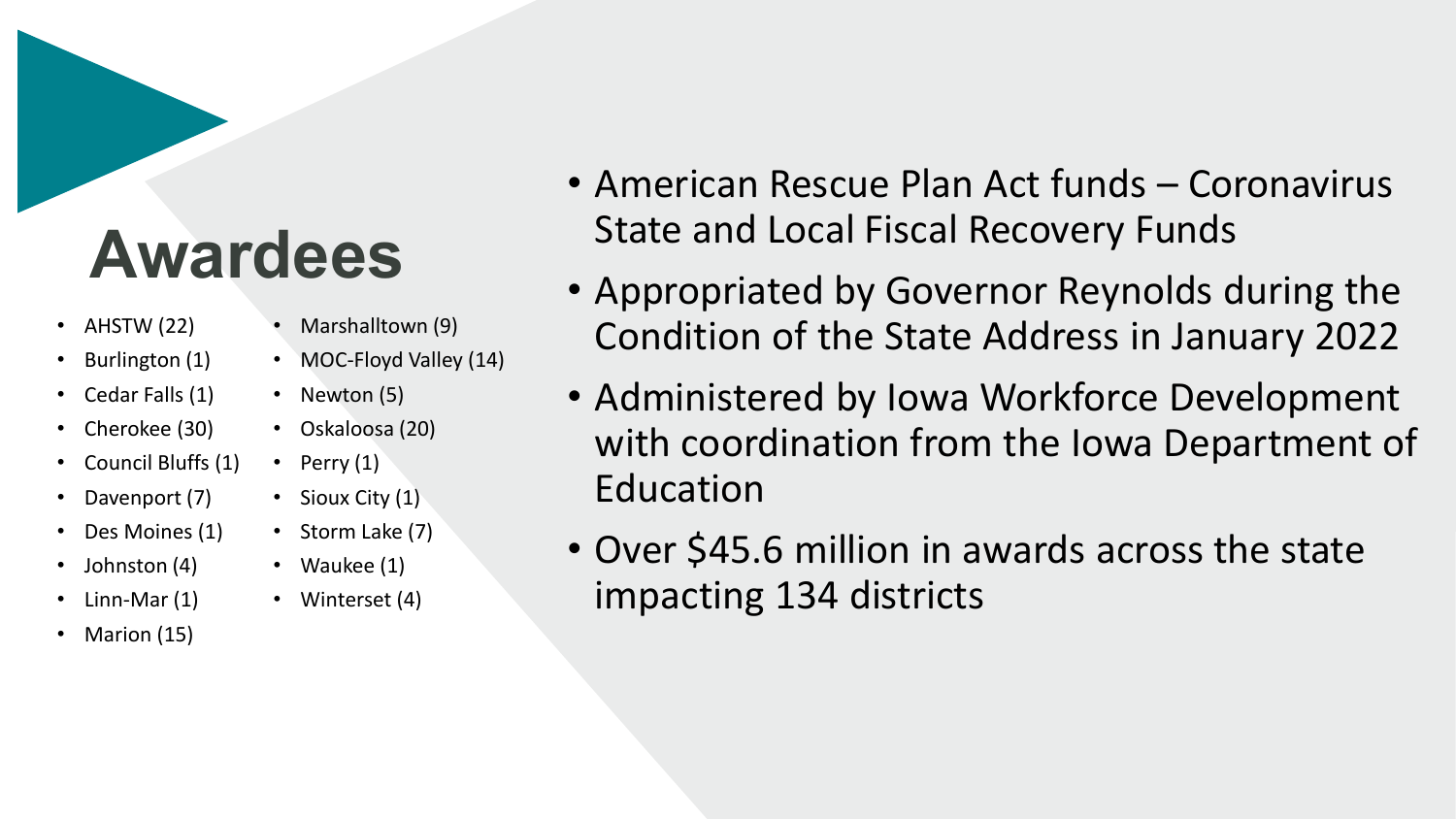

## Topics for Today

- Individual Awards vs Consortium Awards
- Sponsor Districts vs Partner Districts responsibilities
- Contact Sheets
- Contract Example
- Funding Eligibility
- Fiscal Reimbursement Processes
- Funding Expansions or Opportunities
- Next Steps/Outstanding Items
- Question and Answer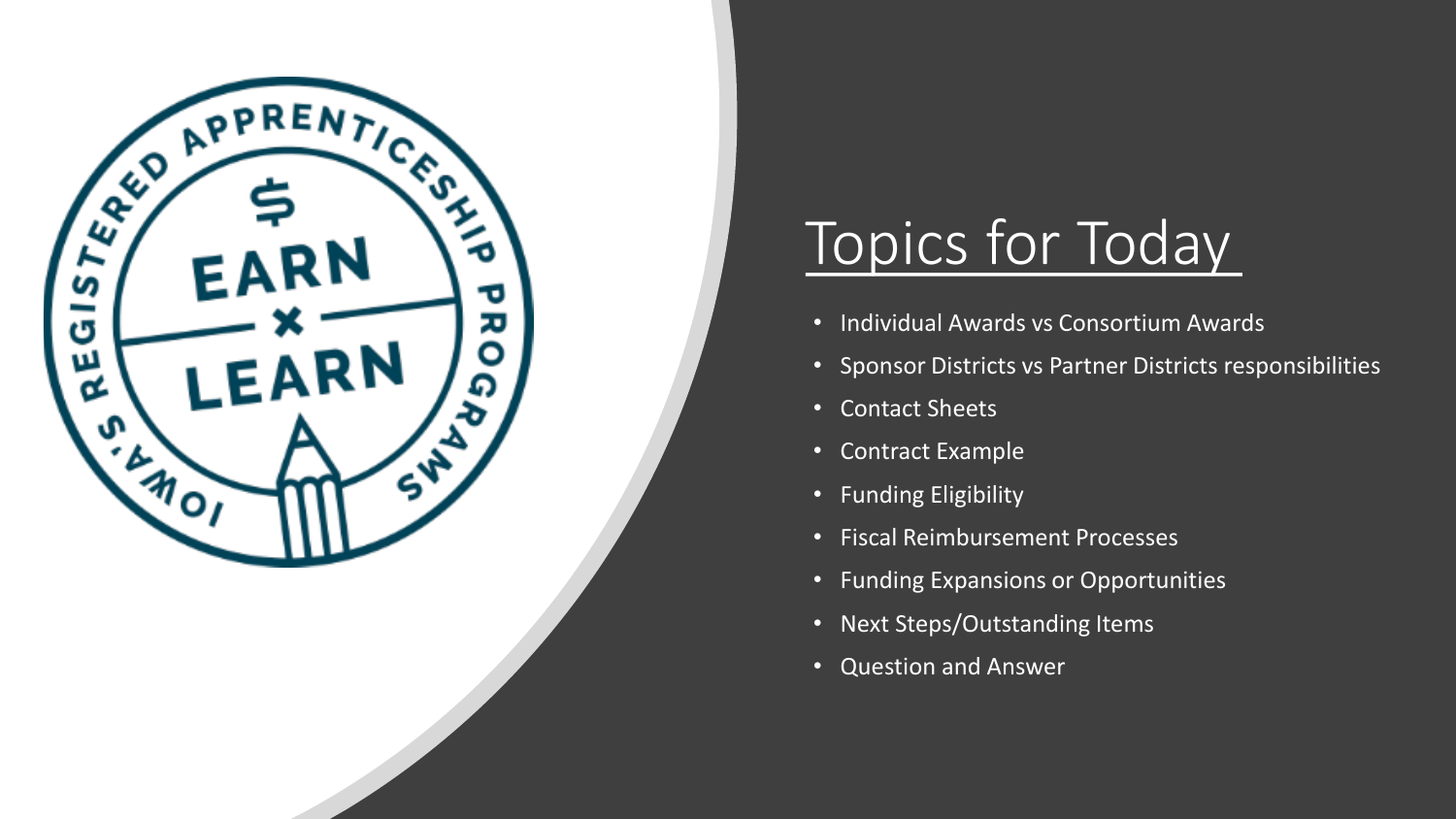Types of Participating Districts:

Individual & Consortiums

**Partnering Districts: Districts** that were associated with the application but are not contracted with IWD

- Fiscal Reports for District
- Quarterly Reports for District
- Iowa*WORKS* Data Management for District
- Requests to Sponsoring **Districts**

**Sponsoring Districts:** Districts that applied and contracted with IWD

- Fiscal Reports for Award
- Quarterly Reports for Award
- Iowa*WORKS* Data Management for District
- Decision-Making for funding allocations
- Administrative Costs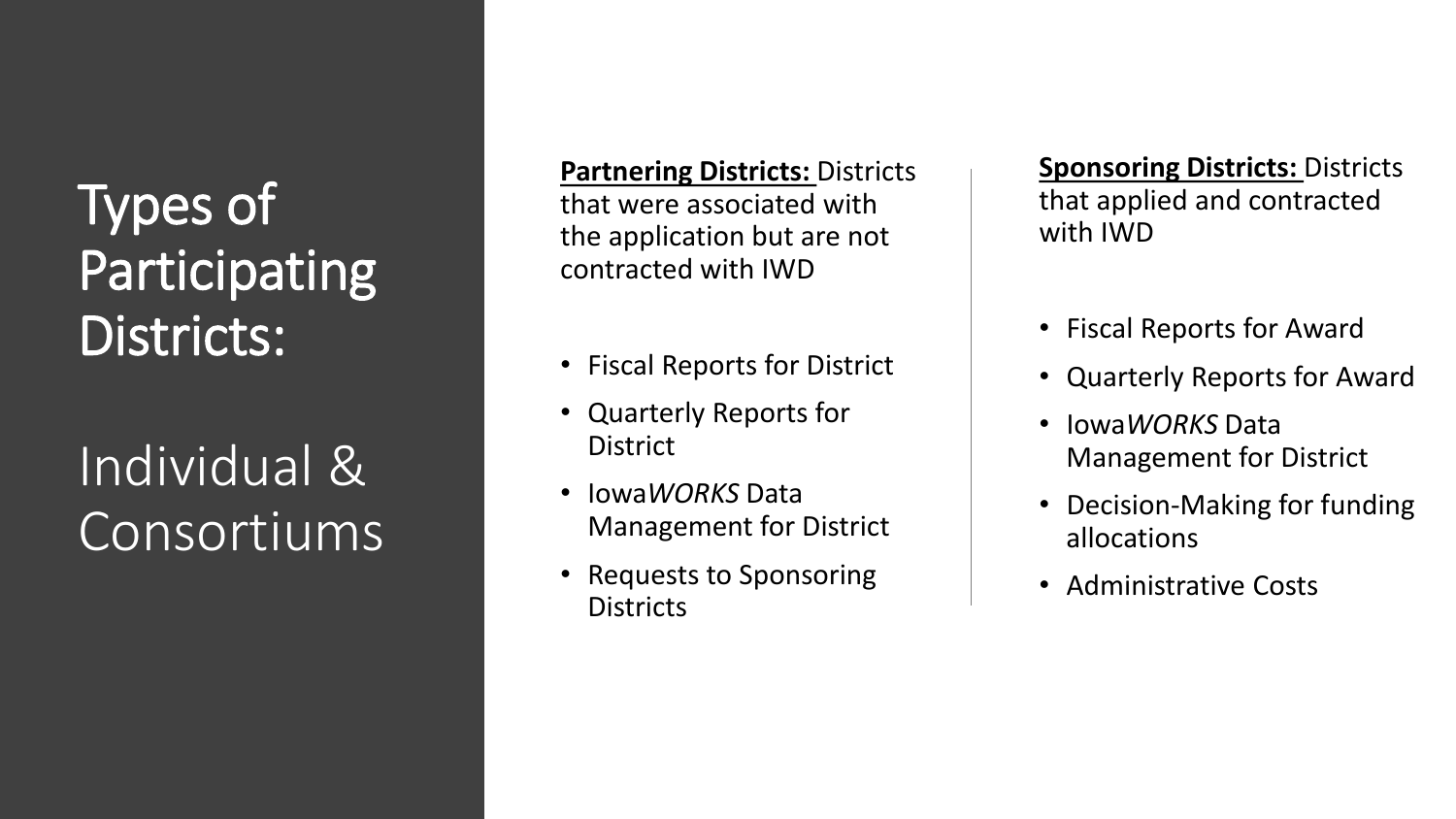## ConsortiumExample

## Sponsoring District **MOC-Floyd Valley**

Partner Districts

**Sibley-Ocheyedan Hartley-Melvin-Sanborn Emmetsburg Boyden-Hull George-Little Rock Okoboji Sheldon**

Partner Districts

**Rock Valley Central Lyon Sioux Center South O'Brien West Lyon West Sioux**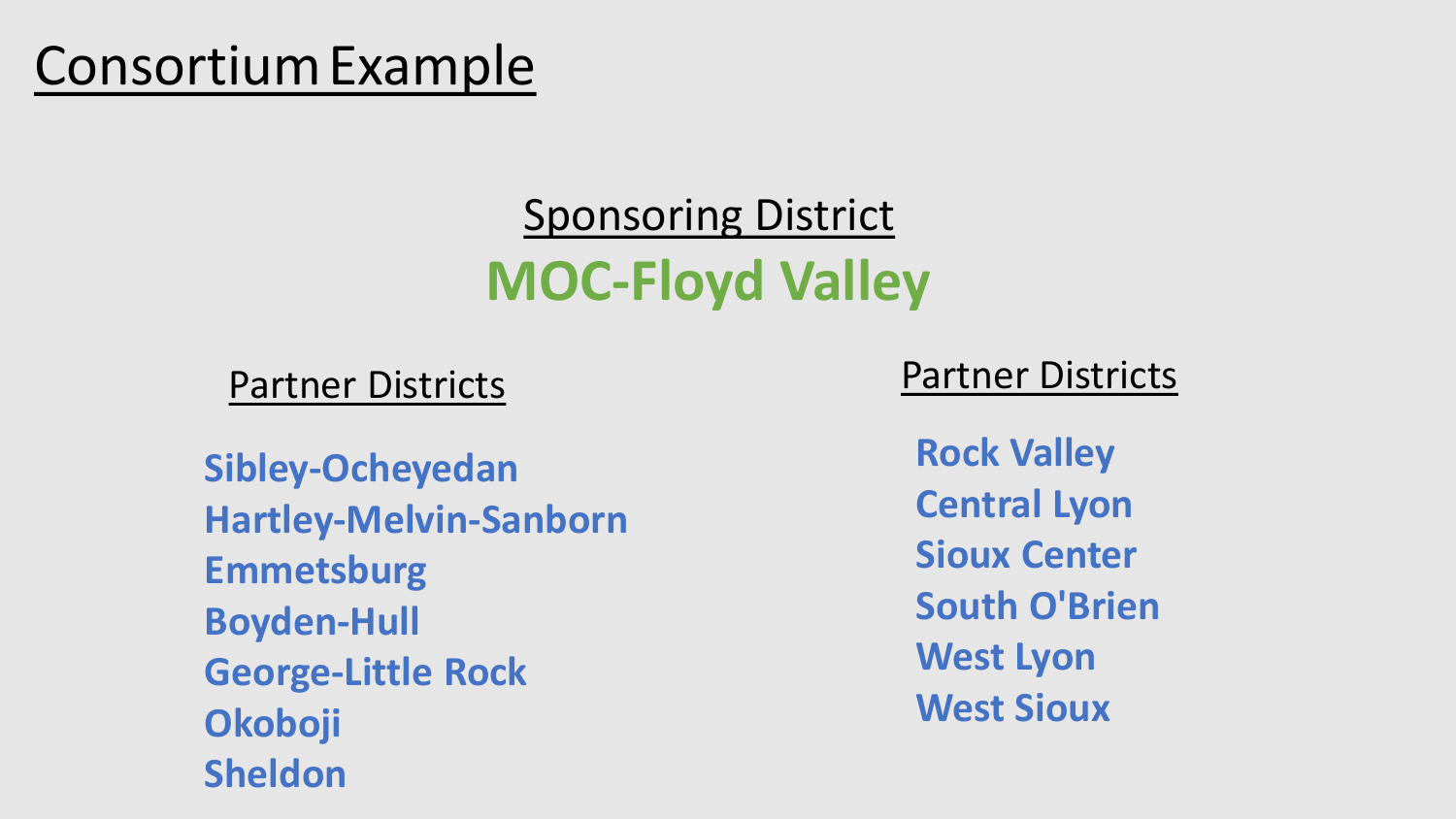#### lowa workloree Development Teather and Paraeuutator Registered Apprentiteship District Contact List **Sponsor School District Total # of Partnering Districts Sponsor School Mailing Address Total Award** Each Sponsor District must provide at least two (2) contact individuals in total to ensure IWD retains communication with the awarded districts. Each Sponsor District is required to provide IWD at least one (1) additional contact per raturer bistricts. Sponsor bistrict may require additional contacts from raturer bistricts to serve as intermedially contacts with the Sponsor bistrict. Quarterly Reporting Contact Name **Fiscal Agent Contact Name Fiscal Agent Phone** Quarterly Reporting Contact Phone Quarterly Reporting Contact Email **Fiscal Agent Email** IowaWORKS Data Management Name District RA Coordinator Contact Name IowaWORKS Data Management Phone District RA Coordinator Contact Phone IowaWORKS Data Management Email District RA Coordinator Contact Email **Higher Education RTI Provider 1 Higher Education Provider Name Higher Education Provider Phone Higher Education Mailing Address Higher Education Provider Email Higher Education RTI Provider 2 Higher Education Provider Name Higher Education Provider Phone Higher Education Mailing Address Higher Education Provider Email Partner School District Partner School District** Partner School District Contact Name Partner School District Contact Name Partner School District Contact Phone Partner School District Contact Phone Partner School District Contact Email Partner School District Contact Email Partner School District **Partner School District** Partner School District Contact Name Partner School District Contact Name Partner School District Contact Phone Partner School District Contact Phone Partner School District Contact Email Partner School District Contact Email **Partner School District Partner School District** Partner School District Contact Name Partner School District Contact Name Partner School District Contact Phone Partner School District Contact Phone Partner School District Contact Email Partner School District Contact Email Partner School District **Partner School District** Partner School District Contact Name Partner School District Contact Name Partner School District Contact Phone Partner School District Contact Phone Partner School District Contact Email Partner School District Contact Email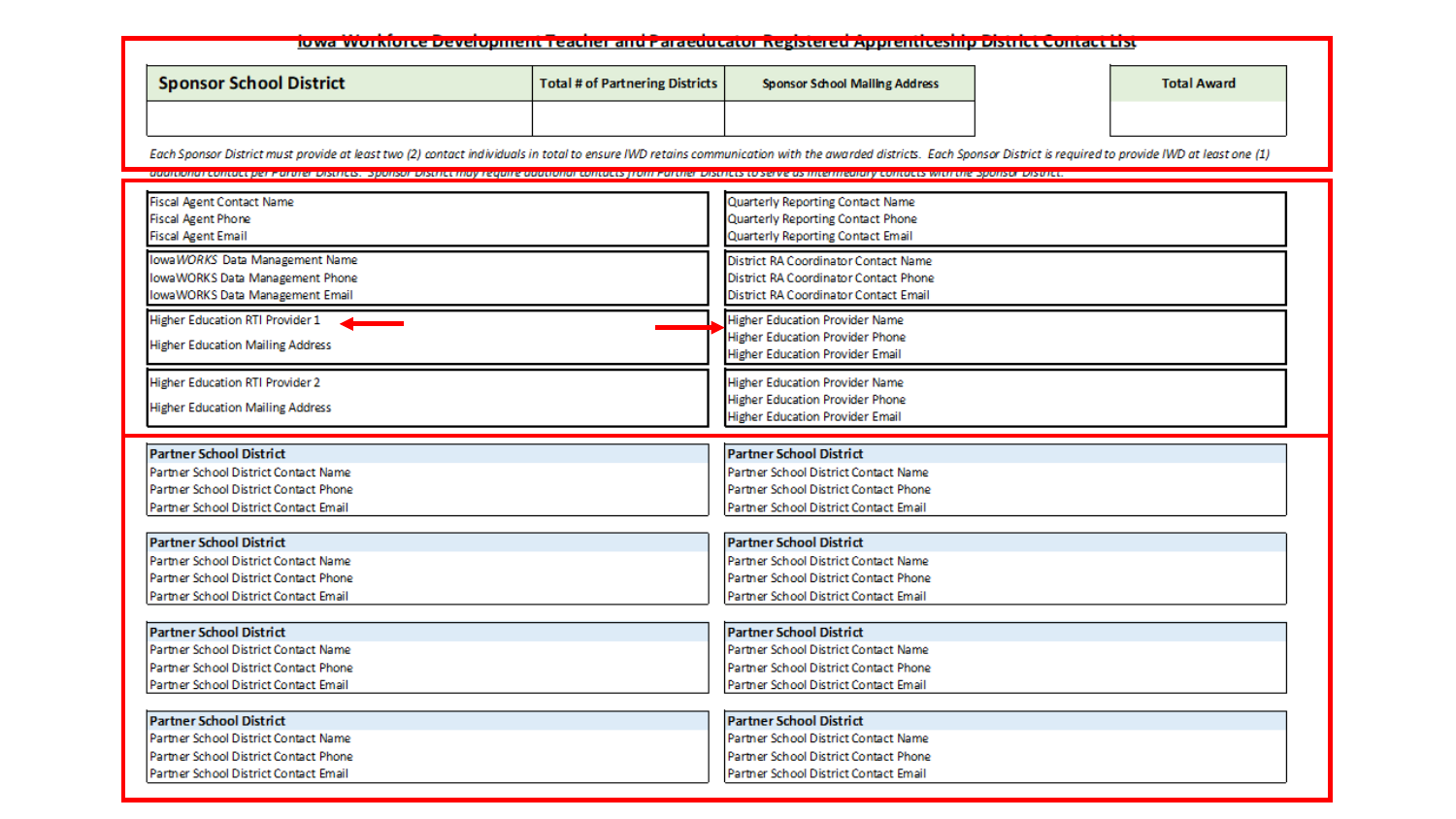### **Iowa Workforce Development** Teacher and Paraeducator Registered Apprenticeship Program

#### **Grant Agreement#**

#### Agency of the State (hereafter "Agency")

| Name / Principal Address of Agency: | <b>Agency Contact Name / Address:</b> |
|-------------------------------------|---------------------------------------|
| Iowa Workforce Development          | [Program Coordinator]                 |
| 1000 E. Grand Ave                   | 1000 E. Grand Ave                     |
| Des Moines, IA 50319                | Des Moines, IA 50319                  |
|                                     | Phone: [Program Coordinator Phone]    |
|                                     | Email: [Program Coordinator Email]    |

#### Awardee (hereafter "Subrecipient")

| Name / Principal Address of Grantee:        | <b>Subrecipient Contact Name / Address:</b> |
|---------------------------------------------|---------------------------------------------|
| [Subrecipient Name]                         | [Subrecipient Contact Name]                 |
| [ <mark>Subrecipient</mark> Street Address] | [Subrecipient Street Address]               |
| [Subrecipient City, State, Zip]             | [Subrecipient City, State, Zip]             |
|                                             | Phone: [Subrecipient Contact Phone]         |
|                                             | Email: [Subrecipient Contact Email]         |
| Grantee Tax ID:                             | Grantee Sam.Gov Unique ID:                  |
| [TaxID]                                     | [SAM.gov Unique ID]                         |
|                                             |                                             |

#### **Award Information**

| <b>Start Date:</b>                                | <b>End Date:</b> |
|---------------------------------------------------|------------------|
|                                                   |                  |
| <b>Purpose:</b>                                   |                  |
|                                                   |                  |
|                                                   |                  |
| <b>Source of Funds:</b>                           |                  |
| Coronavirus State and Local Fiscal Bosquan: Eunds |                  |

Coronavirus State and Local Fiscal Recovery Funds

 $CFDA$ #: 21.027

Iowa Workforce Development's authority to award these grants is found at Iowa Code section 84A.13 and American Rescue Plan Act (ARPA) Pub L. No. 117-2, Section 9901 Coronavirus State and Local Fiscal Recovery Funds as delegated and pursuant to her authority by Governor Kim Reynolds.

In consideration of the promises and mutual covenants and agreements contained herein, the Parties agree as follows:

1. SUBRECIPIENT. "Subrecipient" means the entity described above, which is in a partnership with a community college or four-year college/university with an approved paraeducator program. For the Paraeducator (Teacher Aide 1) - to - Teacher means the entity described above, which is in a partnership with a four-year college or university with an approved teacher preparation program. Working to either establish or expand/enhance a Registered Apprenticeship program eligible pursuant to the Notice of Funding Opportunity for the Teacher and Paraeducator Registered Apprenticeship Program. The Subrecipient, as a nonfederal entity carrying out a federal award on behalf of the State of Iowa, shall be considered a subrecipient as defined in the Uniform Guidance (2 CFR Part 200) and is subject to the policy requirements placed upon subrecipients by regulations including, but not limited to, the Uniform Guidance and 31 CFR 35.

An Employer Sponsor must provide proof through a Memorandum of Understanding (MOU) to the Iowa Workforce Development that they are partnering with a Community College and/or four-year Institution to launch a new or expand an existing Registered Apprenticeship program. The Employer Sponsor must also hire High School students or Paraeducators (Teacher Aide 1) as Registered Apprentices.

2. AWARD PERIOD. Subrecipient may obtain funds for costs incurred which are directly related to conducting and maintaining a program as submitted and approved by the Agency pursuant to the Notice of Funding Opportunity for the Teacher and Paraeducator Registered Apprenticeship Program upon the execution of this agreement with the Agency. The State and Local Fiscal Recovery Funds (SLFRF) requires that all costs be incurred during the period beginning March 3, 2021 and ending December 31, 2024. Therefore, all costs incurred prior to March 3, 2021, and after December 31, 2024, are not eligible uses of these funds. The period of performance for this award runs until June 30, 2024.

PAYMENT. Total payment of funds under this Agreement shall not exceed \$40,500 per participant for the High School-to-Paraeducator (Teacher Aide 1) and \$47,000 per participant for the Paraeducator (Teacher Aide  $1$ ) - to - Teacher for costs directly attributed to the program as shown in the approved application, unless modified by written amendment of this Agreement. Total payment of funds under this Agreement shall not exceed SXXXX for costs directly attributed to the program as shown in the approved application, unless modified by written amendment of this Agreement. The above is not all-inclusive of Subrecipient's obligations but is for summary purposes only. Subrecipient's complete obligations are defined by the approved application, this Agreement with any written amendments, and all applicable federal, state, or local laws or administrative rules.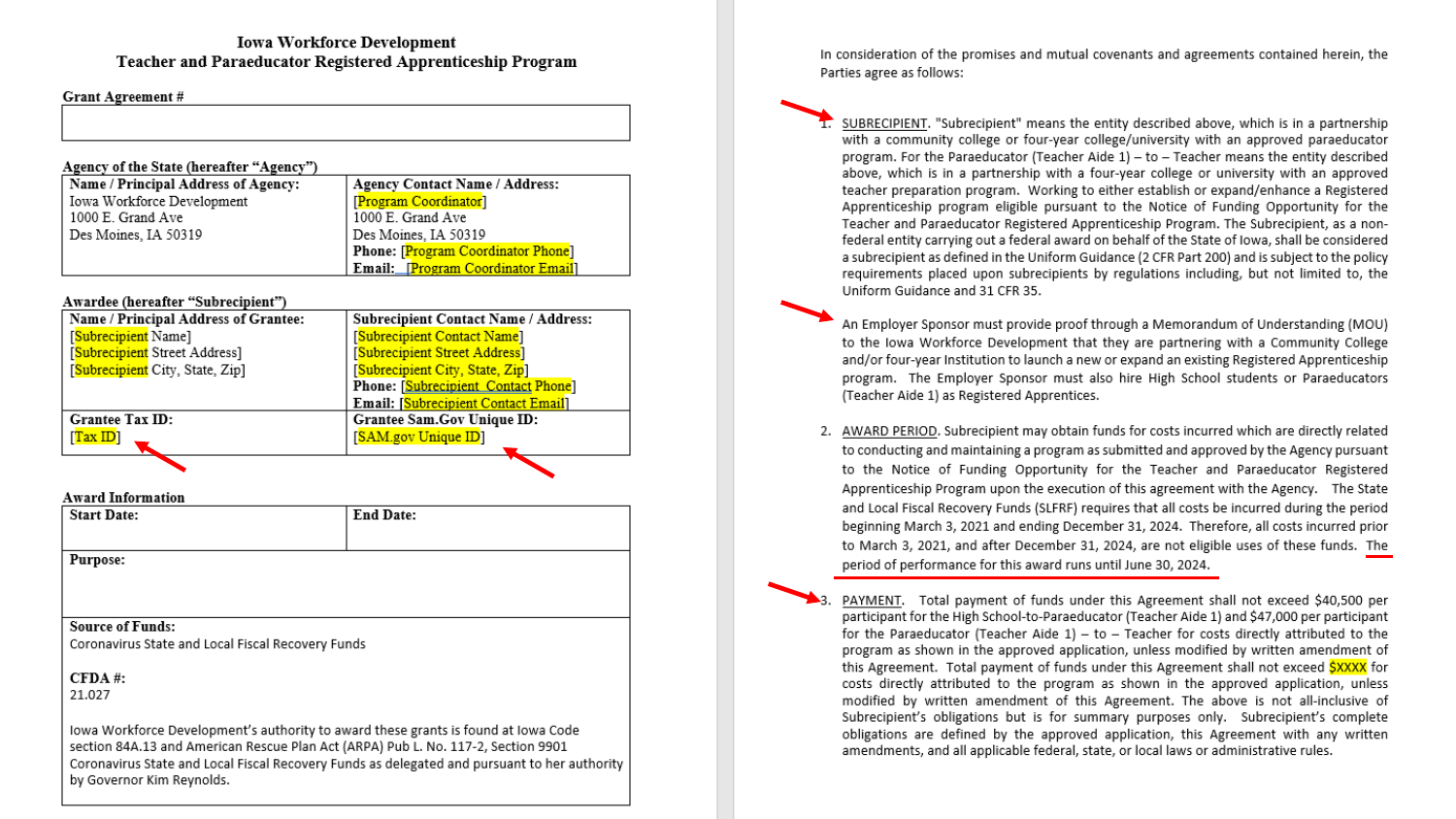PAYMENT SCHEDULE. Payments are made on a reimbursement basis only. All requests for payment shall be made quarterly using the standard the Agency fund request form or a detailed invoice which contains the same information as the Agency fund request form. The Subrecipient shall submit no more than four requests for reimbursement per calendar year. The Subrecipient may submit fewer than four requests for reimbursement per calendar year. Subrecipient shall not submit requests for reimbursement for costs for which the Subrecipient has requested reimbursement or other payment through a program administered by the Agency, Iowa Department of Education (IDOE) or Department of Labor (DOL). Invoices may be shared between agencies to ensure compliance. Funds will only be released to the Subrecipient once performance reporting requirements are verified with the Agency.

#### All expense documents must include:

- a clear description of what was purchased or contracted
- the date of purchase
- . the total amount, including shipping and handling, taxes, and other charges
- 5. USE OF FUNDS. In accordance with the Governor's authorization for the purpose of this award, grant funds must be used to reimburse employer sponsors for Related Training Instruction (RTI) tuition and employee wages. Subrecipients are required to comply with use of funds requirements of the American Rescue Plan (ARP) Act of 2021. Administrative costs are limited to the sponsor's current restricted indirect cost rate or 5% whichever is less.
	- a) The Subrecipient understands and agrees that the funds disbursed under this award may only be used for the purposes set forth in section 602(c) of the Social Security Act (the Act) and U.S. Treasury's implementing regulations and interpretive guidance.
	- b) The Subrecipient will determine prior to engaging in any project using this assistance that it has the institutional, managerial, and financial capability to ensure proper planning, management, and completion of such project.
- 6. REPAYMENT OBLIGATION. Any award funds not expended within the timeframes referenced in Section 4 must be returned to the State. Subrecipients of these funds will be held accountable to these funding timeframes. In the event any funds are deferred or disallowed as a result of any audit or expended in violation of this Agreement or the laws applicable to the expenditure of such funds, the Subrecipient shall be liable to the Agency for the full amount of any ineligible amount and for all related penalties incurred. If the Agency determines at any time, whether through monitoring, audit, closeout procedures or by other means, that the Subrecipient has received Award funds or used Award funds which are unallowable under the terms of this Agreement or applicable laws, the Subrecipient will be notified of the questioned uses and given an opportunity to justify questioned uses. If it is the Agency's final determination that costs previously paid by the Agency are unallowable

under the terms of the Agreement, the expenditures will be disallowed, and the Subrecipient shall immediately repay to the Agency any and all disallowed costs.

- SAM.GOV REGISTRATION. Subrecipients will be required to provide the Agency with their Sam.gov unique identification number within 21 days of signing this agreement. Subrecipients that do not have a Sam.gov unique identification number will be required to register via sam.gov and provide the Agency with their sam.gov unique identification number within 21 days of signing this agreement. This agreement will not be considered fully executed until the awardee's sam.gov unique identification number is provided to the Agency.
- 8. GRANT REPORTING. Subrecipient will be required to comply with the applicable reporting requirements specified in the ARP Act. The Subrecipient must provide quarterly reports to IWD documenting the funds it has spent

The Subrecipient agrees to comply with any reporting obligations established by U.S. Treasury, as it relates to the award. Subrecipient will be required to submit vouchers, receipts, expenditures, and reports to document how the funds were spent and certify the funds were used in accordance with the grant application and grant program. All Subrecipients must submit a detailed quarterly report to the Director of Iowa Workforce Development by the 25<sup>th</sup> day of February, May, August, and November. The report must include, but is not necessarily limited to, the following:

- · Date funds received;
- Amount of funds received:
- A description of the activities, equipment and/or programs paid for by the funds;
- Start and end dates of activities and programs paid for by the funds; Start and end dates of the budget period;
- . Number of apprentices enrolled in the program;
- Number of apprentices who complete the program; ۰.
- Number of apprentices who earn a certification or licensure; .
- . Number of high school apprentices earning college credits in an educationrelated(dual enrollment) course;
- " Apprentice specific information including:
	- o Demographics such as gender, race, ethnicity, disability and English language status
	- o Date the apprentice entered the apprenticeship program
	- o Apprentice's age upon entering the apprenticeship program
	- o Date the apprentice exited the apprenticeship program
	- o Whether the apprentice completed the apprenticeship program
	- Whether the apprentice received assistance while in the apprenticeship o program, such as transportation, to overcome barriers to participation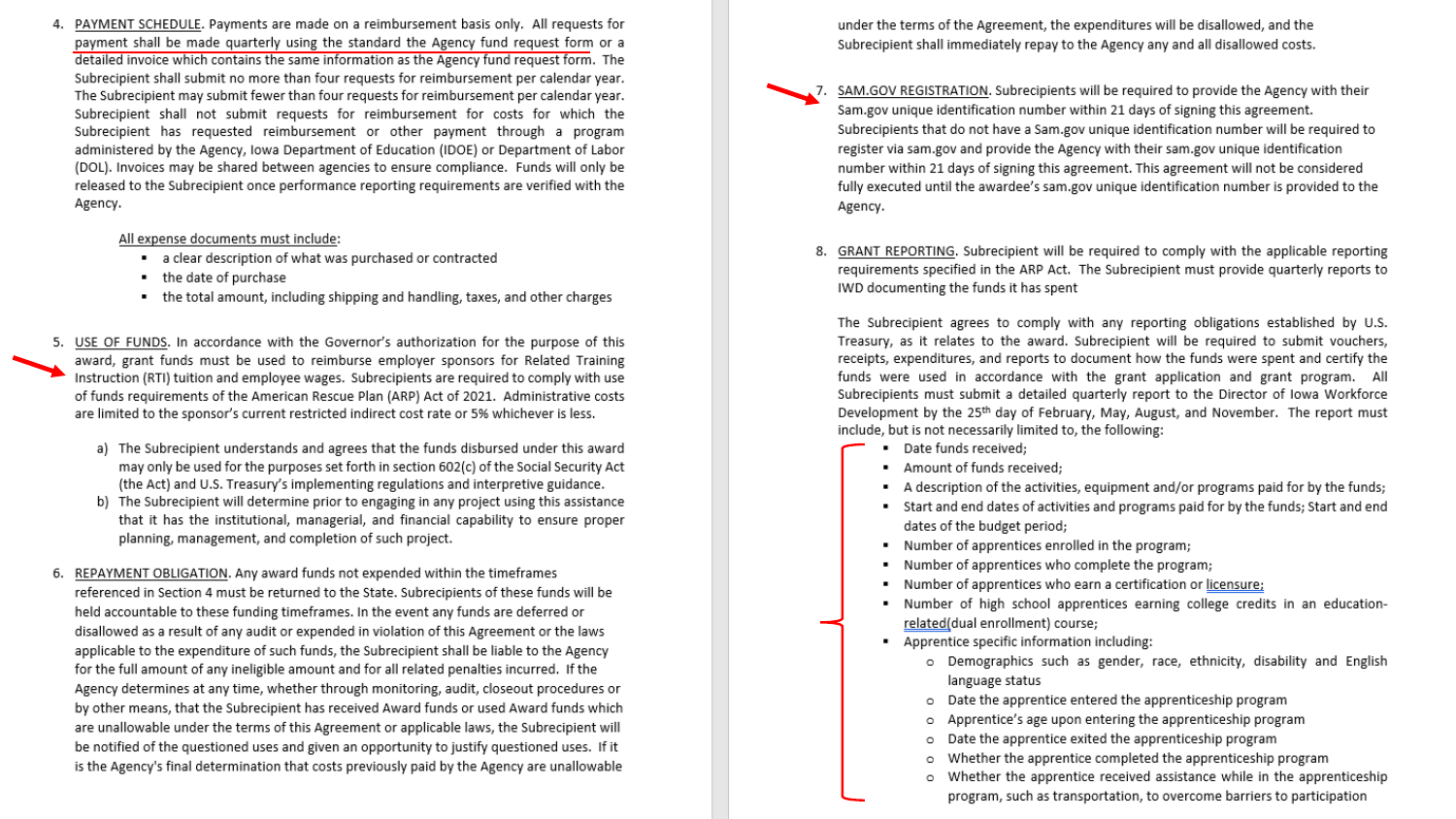# **Fiscal Reimbursements & Covered Costs**

| <b>Covered costs</b> | Paraeducator (Teacher Aide 1) program<br>tuition and full salary for students<br>working as an aide and 50% of salary<br>when working for the district as a<br>classroom aide after graduation and<br>completing coursework.<br>Maximum \$40,500 per participant. | Teacher preparation program tuition<br>and 50% of salary while working for<br>the district as a paraeducator (Teacher<br>Aide 1) and completing coursework.<br>Maximum \$47,000 per participant. |
|----------------------|-------------------------------------------------------------------------------------------------------------------------------------------------------------------------------------------------------------------------------------------------------------------|--------------------------------------------------------------------------------------------------------------------------------------------------------------------------------------------------|
|                      |                                                                                                                                                                                                                                                                   |                                                                                                                                                                                                  |
|                      |                                                                                                                                                                                                                                                                   |                                                                                                                                                                                                  |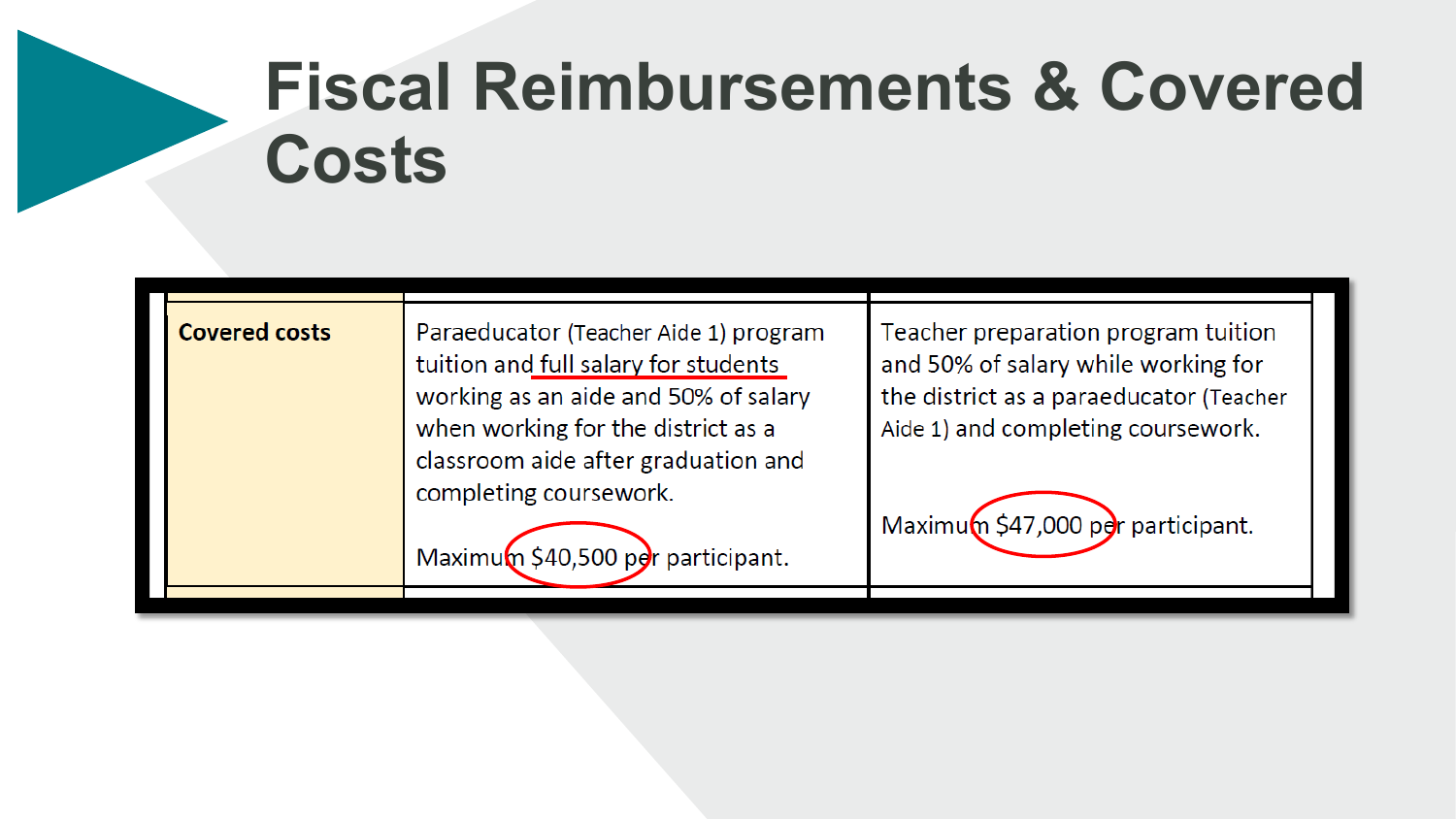# Funding will Support:

- Tuition and fees at \$7,000 per year for up to three years at a community college (for the student/adult-to-para track) – total maximum of \$21,000
- Tuition and fees at up to \$17,000 per year for up to two years at a public or private four-year  $cd$ lege/university (for the para-to-teacher track) – total maximum of \$34,000
- Hourly rate of \$12 for high school aides while still in school and \$6 (0.5 of \$12/hour) for aides and paraeducators (Teacher Aide 1) for up to 30 hours per week for 36 weeks. For the high school-toparaeducator (Teacher Aide 1) model, this sums to  $\blacktriangleright$ \$6,500 per year for three years, for a total of \$19,500. For the paraeducator (Teacher Aide 1)-to-teacher model, this sums to \$6,500 per year for two years, for a total of \$13,000
- Administrative costs are limited to the agency's (Sponsor District) current restricted indirect cost rate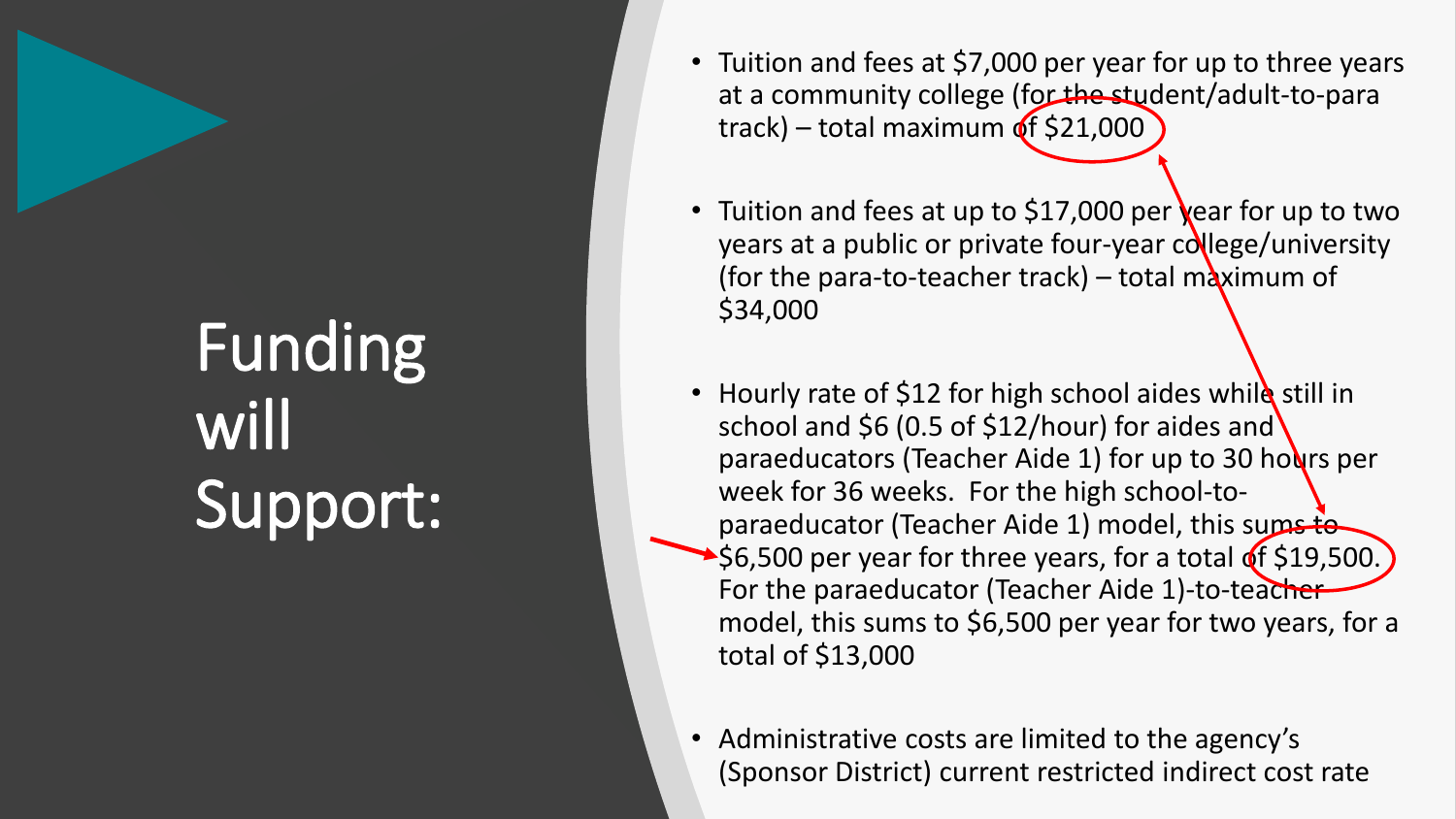### Reminder:

Sponsor districts will collect this information from all Partner districts and compile into one submission. Sponsor districts will submit ONE Reimbursement Request Form each quarter.

# Required<br>Reimbursement Forms

- $\triangleright$  IWD Reimbursement Request Form
- $\triangleright$  Invoice of Tuition/Fees
- $\triangleright$  Paystubs
- $\triangleright$  Itemized by Apprentice

### On File:

 $\checkmark$  Signed Contract

- W9
- Iowa*WORKS* data updated

 $\checkmark$  SAM.gov Unique ID & FEIN Number

MOU agreements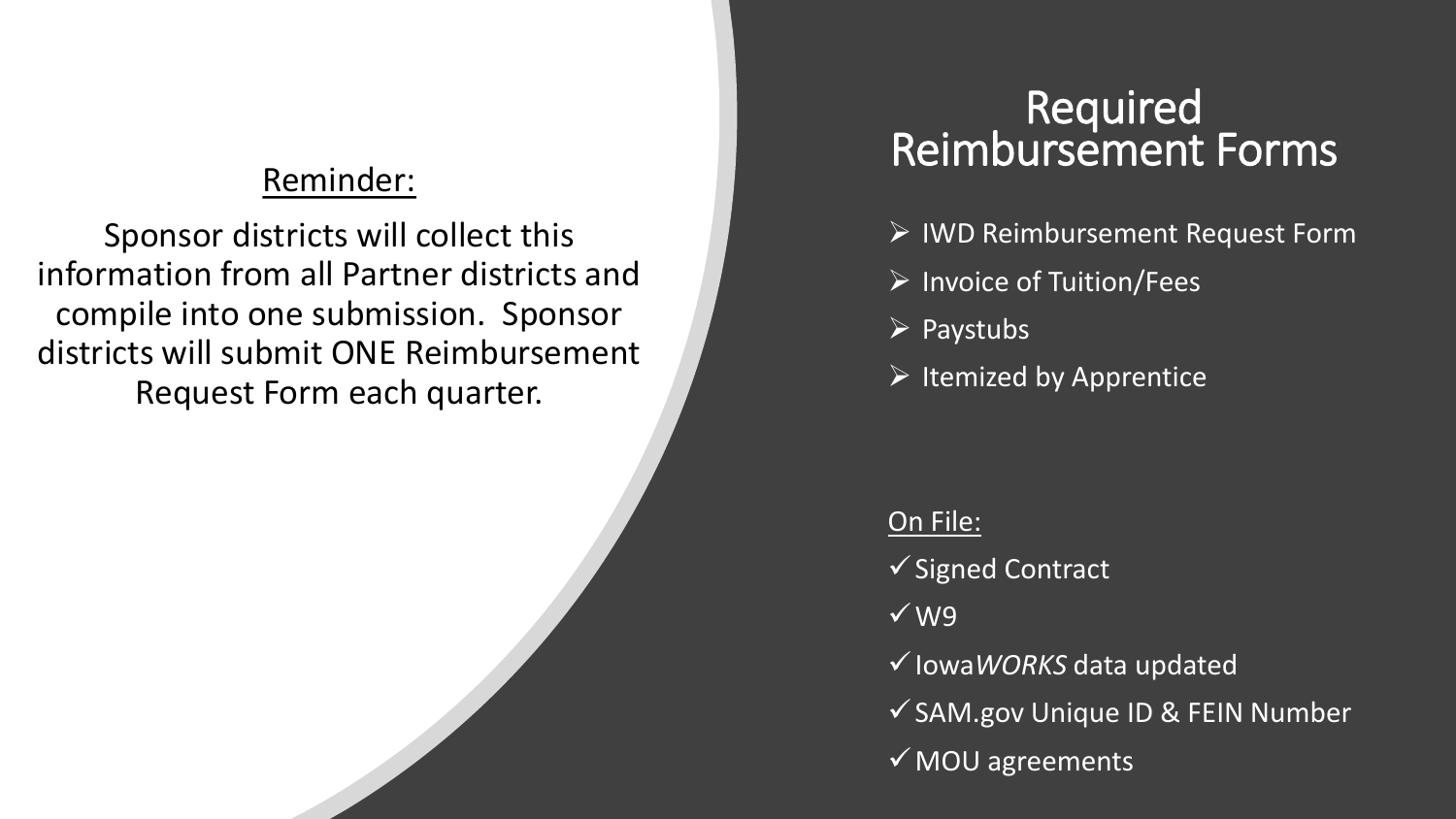### **REQUEST FOR FUNDING RECEIPT REIMBURSEMENT**

### **Iowa Workforce Development**

| <b>BUSINESS NAME:</b>                            | MOC-Floyd Valley Community School District             |
|--------------------------------------------------|--------------------------------------------------------|
| <b>FEDERAL EIN #:</b>                            | 42-8675309                                             |
| <b>CONTACT NAME:</b>                             | Mabel Jobson                                           |
| EMAIL:                                           | mabel. jobson@moc-floydvalley@ia.us.edu                |
| <b>GRANT NUMBER:</b>                             | Teacher and Paraeducator Registered Apprentice Program |
| <b>AWARD AMOUNT:</b><br><b>REQUESTED AMOUNT:</b> | \$2,745,990.98<br>\$49,678.00                          |
| <b>AMOUNT REMAINING:</b>                         | \$2,696,312.98                                         |
| DATE OF REQUEST:                                 | October 1, 2022                                        |

### **NEXT STEPS:**

- 1. Complete the electronic Receipt List, listing each reimbursable item. Please provide a receipt, invoice, or paystub and detailed description of the expenses. If several items were purchased from the same vendor on the same receipt, please provide as much detail as possible.
- 2. Scan in all related receipts or paystubs as one PDF file.
- 3. Electronically submit this form, the PDF of expenses and the business W-9 to IWD.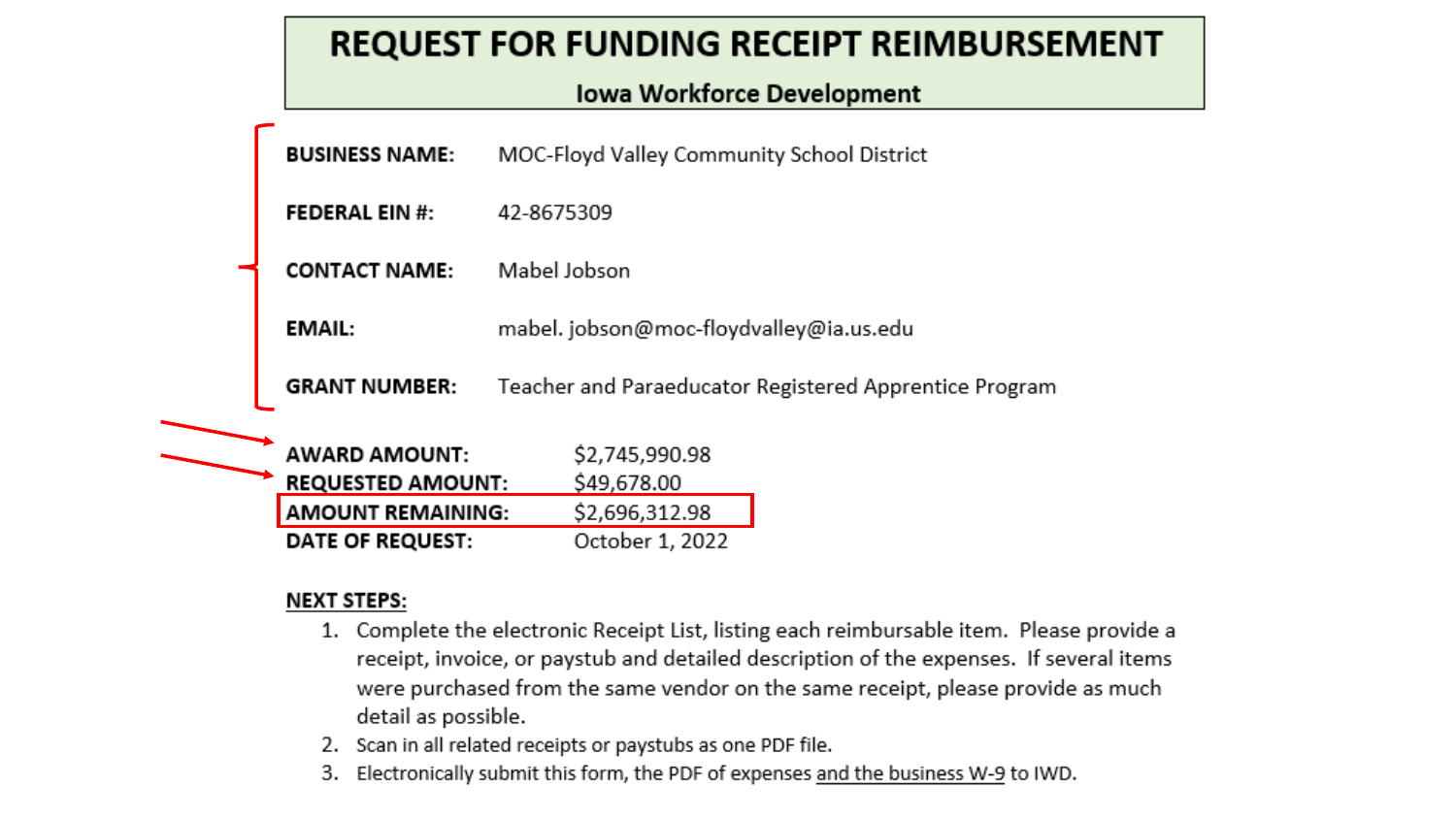### **RECEIPT LIST**

| Vendor               | Item(s)                                                  | Date of<br>Receipt | <b>AMOUNT</b><br><b>PAID</b> | <b>REQUESTED</b><br><b>REIMBURSEMENT</b> |
|----------------------|----------------------------------------------------------|--------------------|------------------------------|------------------------------------------|
| Boyden-Hull CSD      | Northwestern College Tuition &<br>$Fees - 6$ individuals | 9/5/2022           | \$21,500.00                  | \$21,500.00                              |
| Boyden-Hull CSD      | Wage Reimbursement $-11$<br>individuals                  | 9/12/2022          | \$12,678.50                  | \$9,129.45                               |
| Emmetsburg CSD       | Wage Reimbursement $-9$<br>individuals                   | 9/15/2022          | \$21,543.30                  | \$10,771.65                              |
| Central Lyon CSD     | Wage Reimbursement $-4$<br>individuals                   | 9/22/2022          | \$3,276.90                   | \$3,276.90                               |
| Central Lyon CSD     | Northwestern College Tuition &<br>$Fees - 6$ individuals | 9/22/2022          | \$5,000.00                   | \$5,000.00                               |
| MOC-Floyd Valley CSD | Wage Reimbursements $-2$<br>individuals                  | 9/30/2022          | \$2,000.00                   | \$1,000.00                               |

<https://educateiowa.gov/documents/indirect-cost-rates/2022/05/indirect-cost-rates>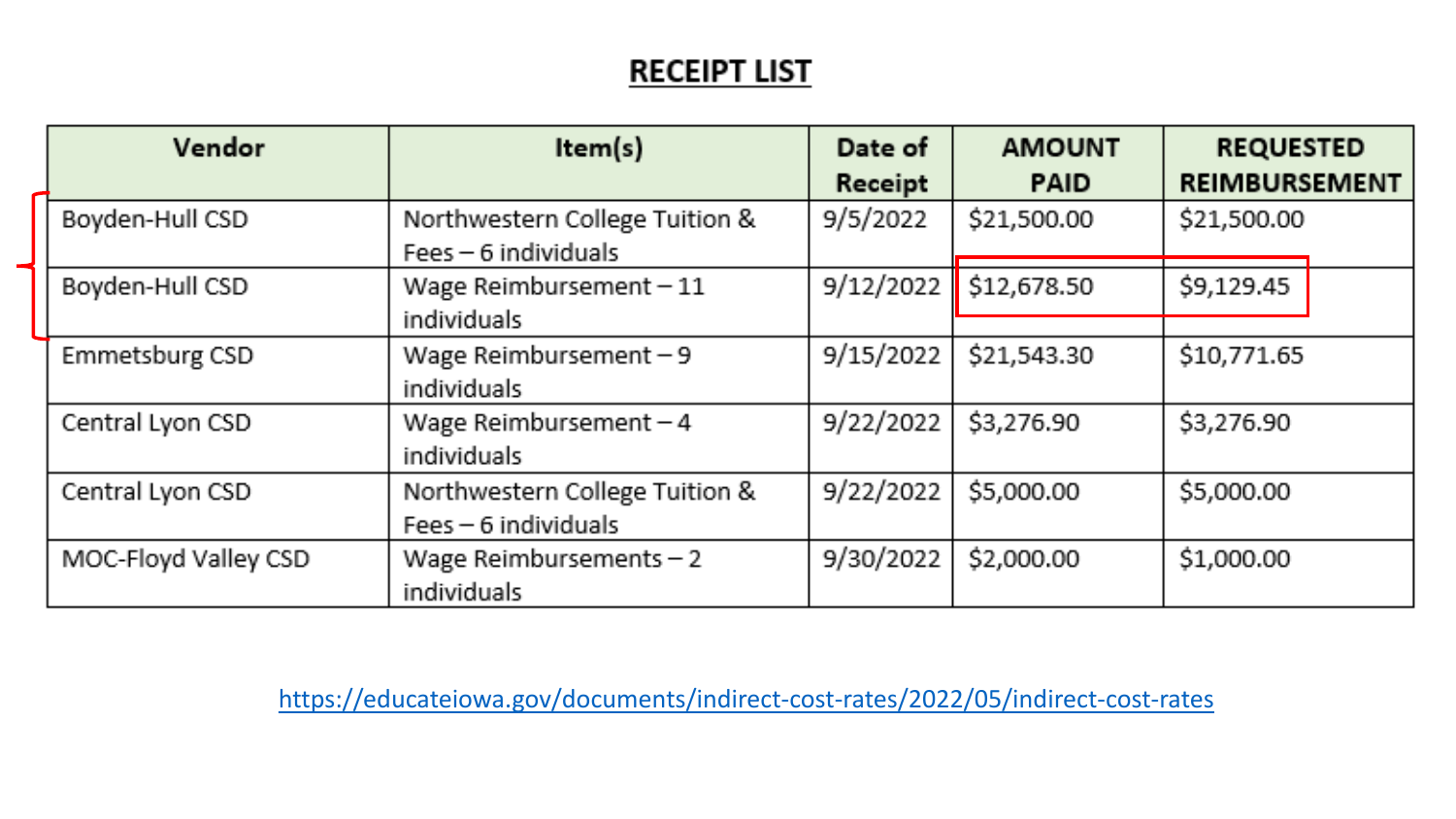Accompanying this list, Sponsor districts will need to supply IWD with an Apprentice Itemized sheet that lists each expense to each apprentice. This list needs to include:

- Apprentice State ID Iowa*WORKS* #
- Apprentice School District
- Student-Para vs Para-Teacher
- Expense Description:
	- Tuition/Fees
	- Wages & Hours
	- Student vs Adult
	- Total Amount

| Vendor               | Item(s)                                                | Date of<br>Receipt | <b>AMOUNT</b><br><b>PAID</b> | <b>REQUESTED</b><br><b>REIMBURSEMENT</b> |
|----------------------|--------------------------------------------------------|--------------------|------------------------------|------------------------------------------|
| Boyden-Hull CSD      | Northwestern College Tuition &<br>Fees - 6 individuals | 9/5/2022           | \$21,500.00                  | \$21,500.00                              |
| Boyden-Hull CSD      | Wage Reimbursement $-11$<br>individuals                | 9/12/2022          | \$12,678.50                  | \$9,129.45                               |
| Emmetsburg CSD       | Wage Reimbursement $-9$<br>individuals                 | 9/15/2022          | \$21,543.30                  | \$10,771.65                              |
| Central Lyon CSD     | Wage Reimbursement $-4$<br>individuals                 | 9/22/2022          | \$3,276.90                   | \$3,276.90                               |
| Central Lyon CSD     | Northwestern College Tuition &<br>Fees - 6 individuals | 9/22/2022          | \$5,000.00                   | \$3,000.00                               |
| MOC-Floyd Valley CSD | Wage Reimbursements $-2$<br>individuals                | 9/30/2022          | \$2,000.00                   | \$2,000.00                               |

### **RECEIPT LIST**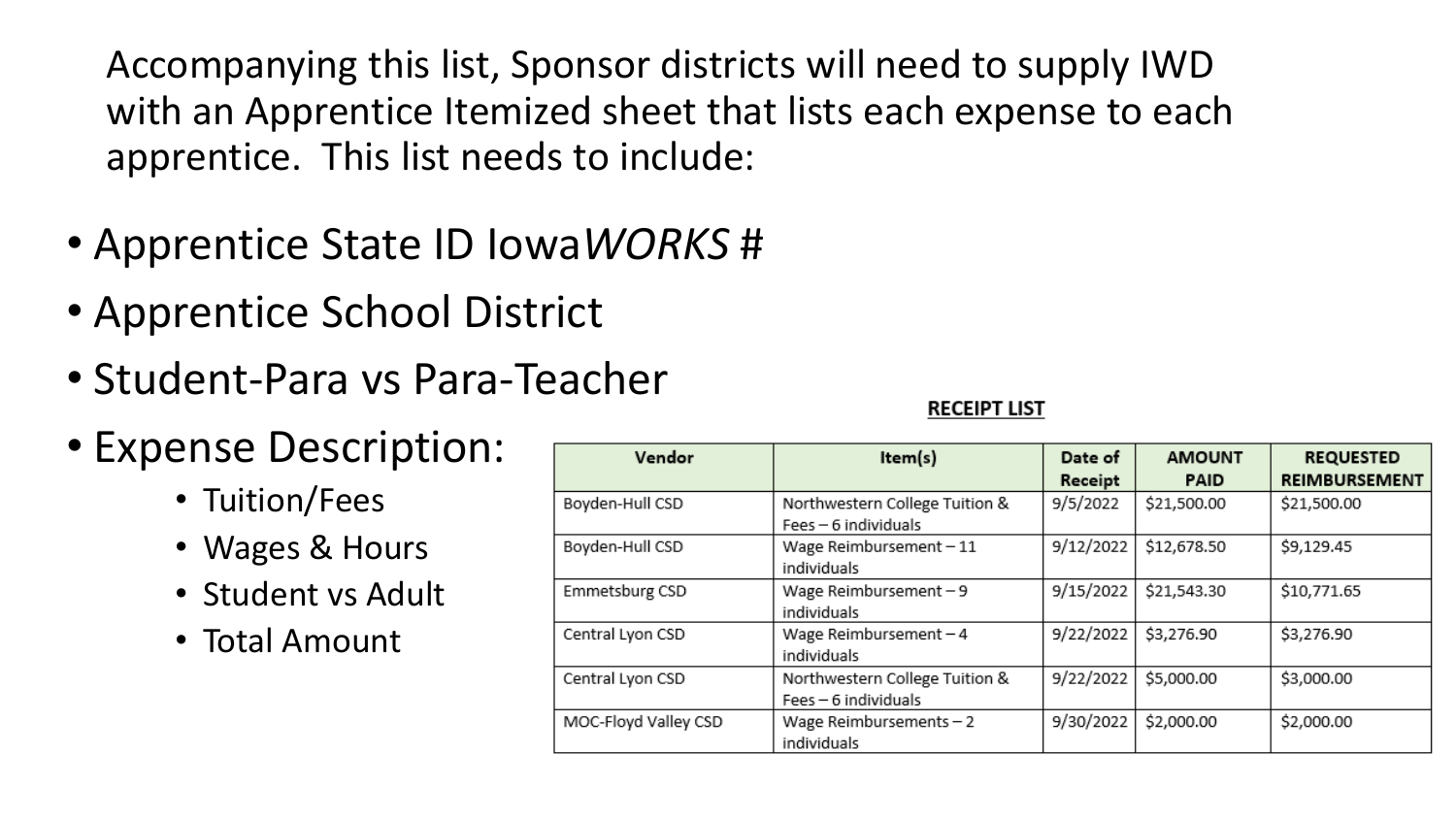| Date | <b>School District</b> | <b>Apprentice State ID</b>                           | Student- | Para-to-       | In High       | <b>Out of High</b> |                | <b>Expenses</b> |              | <b>Total</b> |
|------|------------------------|------------------------------------------------------|----------|----------------|---------------|--------------------|----------------|-----------------|--------------|--------------|
|      |                        | (lowaWORKS #)                                        | to-Para  | <b>Teacher</b> | <b>School</b> | <b>School</b>      | <b>Tuition</b> | <b>Wages</b>    | <b>Hours</b> |              |
|      |                        |                                                      |          |                |               |                    |                |                 |              |              |
|      |                        |                                                      |          |                |               |                    |                |                 |              |              |
|      |                        |                                                      |          |                |               |                    |                |                 |              |              |
|      |                        |                                                      |          |                |               |                    |                |                 |              |              |
|      |                        |                                                      |          |                |               |                    |                |                 |              |              |
|      |                        | Each Reimbursement will require:                     |          |                |               |                    |                |                 |              |              |
|      |                        |                                                      |          |                |               |                    |                |                 |              |              |
|      |                        |                                                      |          |                |               |                    |                |                 |              |              |
|      |                        | • Quarterly Itemized Apprentice Expense Report (QAR) |          |                |               |                    |                |                 |              |              |
|      |                        |                                                      |          |                |               |                    |                |                 |              |              |
|      |                        | . Quarterly Request for Reimbursement                |          |                |               |                    |                |                 |              |              |
|      |                        |                                                      |          |                |               |                    |                |                 |              |              |
|      |                        | • Financial Documents (Invoices/Paystubs)            |          |                |               |                    |                |                 |              |              |
|      |                        | • Quarterly Performance Data in IowaWORKS            |          |                |               |                    |                |                 |              |              |
|      |                        |                                                      |          |                |               |                    |                |                 |              |              |
|      |                        |                                                      |          |                |               |                    |                |                 |              |              |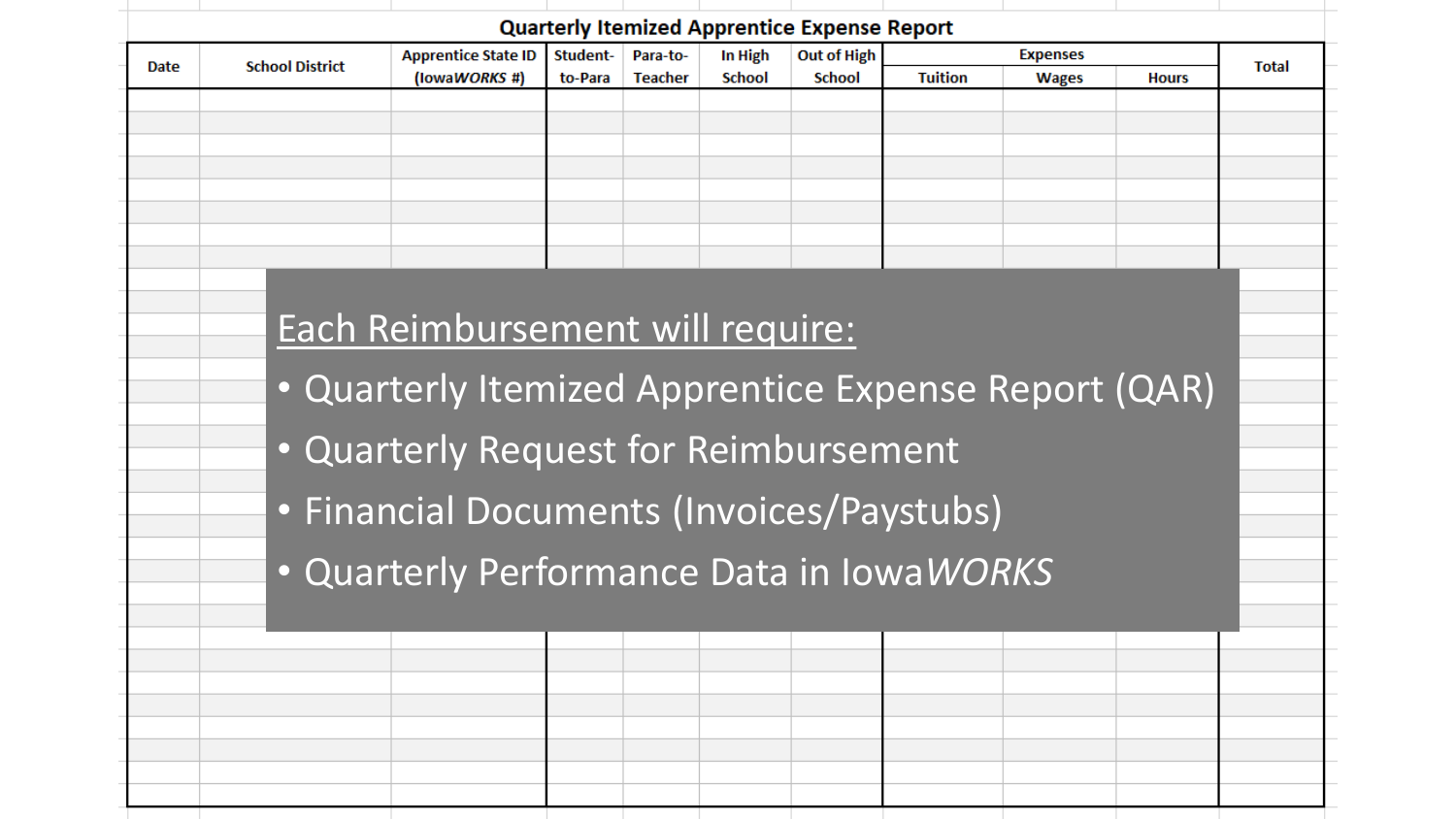

# **Things to Submit:**

o Sponsor and Partner District Contacts

o Federal EIN Number (email now if you have it available)

o RTI (Higher Ed) Partner Contacts and signed MOU Agreements

- o FASFA Deadline of July 1 for Fall
- o Reserve future webinar dates
- o Share the Local Press Release
- o SAM.gov Unique ID (this # is replacing the federal DUNS #)

<https://iowacollegeaid.gov/IowaTuitionGrant>